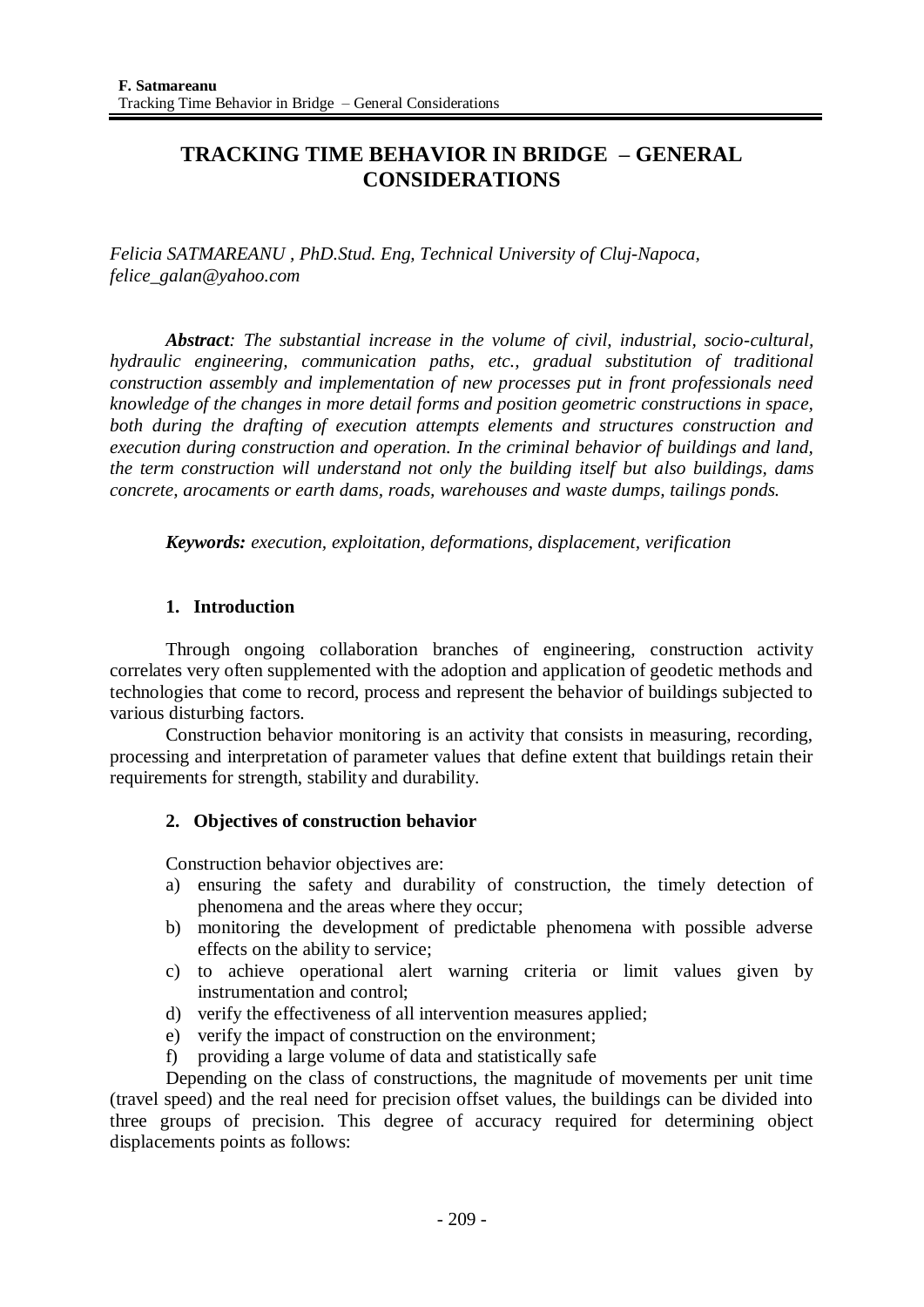- Ord. 1 Precision includes construction whose movement is  $\pi$  determined with an accuracy of a millimeter high dams of concrete and local materials (H> 50m), hydro, turbine foundations, galleries and underground chambers.
- Ord. 2 accuracy includes construction whose movement is determined with a precision of 1-5 mm dams and rockfill dams in the lower PAAM or important components of pressure, service buildings, crane runways, high building
- Ord. 3 Precision includes construction whose movements determine  $\varpi$  with accuracy 1-2 cm: slam deposits, deposits of building materials, waste dumps, dams of land around reservoirs.

#### **3. Verification Phase of Construction Execution and Exploitation**

In the verification phase of construction execution and exploitation main goal is establishing behavior in time of construction under the action of a particular assay system such as: stress, displacement, displacement static or dynamic spins, bending moments, shear , axial forces. Only some of these quantities may arise directly or recording of indications provided by instrumentation, which constitute measurable quantities. Other sizes are to be deducted based on existing mathematical relationships between different sizes which characterize the behavior of a building.

In view of criminal behavior construction, will go through the following steps:

- geodetic network design and implementation tracking, tracking marks consisting of M and fixed points (S observation stations, checkpoints orientation points C and A); required before commissioning the construction or during use them when necessary restoration tracking network or impose supervision of the construction of new parts;
- topo-geodetic measurements in order to determine the horizontal and vertical movements;
- measurements processing and interpretation of results.

Depending on the placement of the instruments during the research, there are two kinds of methods to determine the displacements and deformations of construction:

- Physical methods;
- Geometric methods.

If physical methods of measurement appliances are installed in the building structure, moving with the construction as a whole as such can be measured displacements and deformations possible relative. Measurements of this kind can be made using mechanical, physical, electrical or electronic. In this case we can say that a model is defined relatively, because there is external support points, with only determinations of relative movement between points moved the same object. Depending on the parameters to be determined, this group includes:

- measure linear displacements and deformations (subsidence, arrows, horizontal movements) using arrows amplifier, comparator rod, wire comparator (remote transmission of movements);
- measuring angular displacements (rotations) using Inclinometers lever, Inclinometers with spirit level, Inclinometers pendulum;
- measure the relative displacement of sliding caliper or using comparator rod:
- specific strain measurement transducers using strain gauges and strain gauge electrical, mechanical, optical, mechanical, pneumatic or electro fotoelastice (with vibrant chord);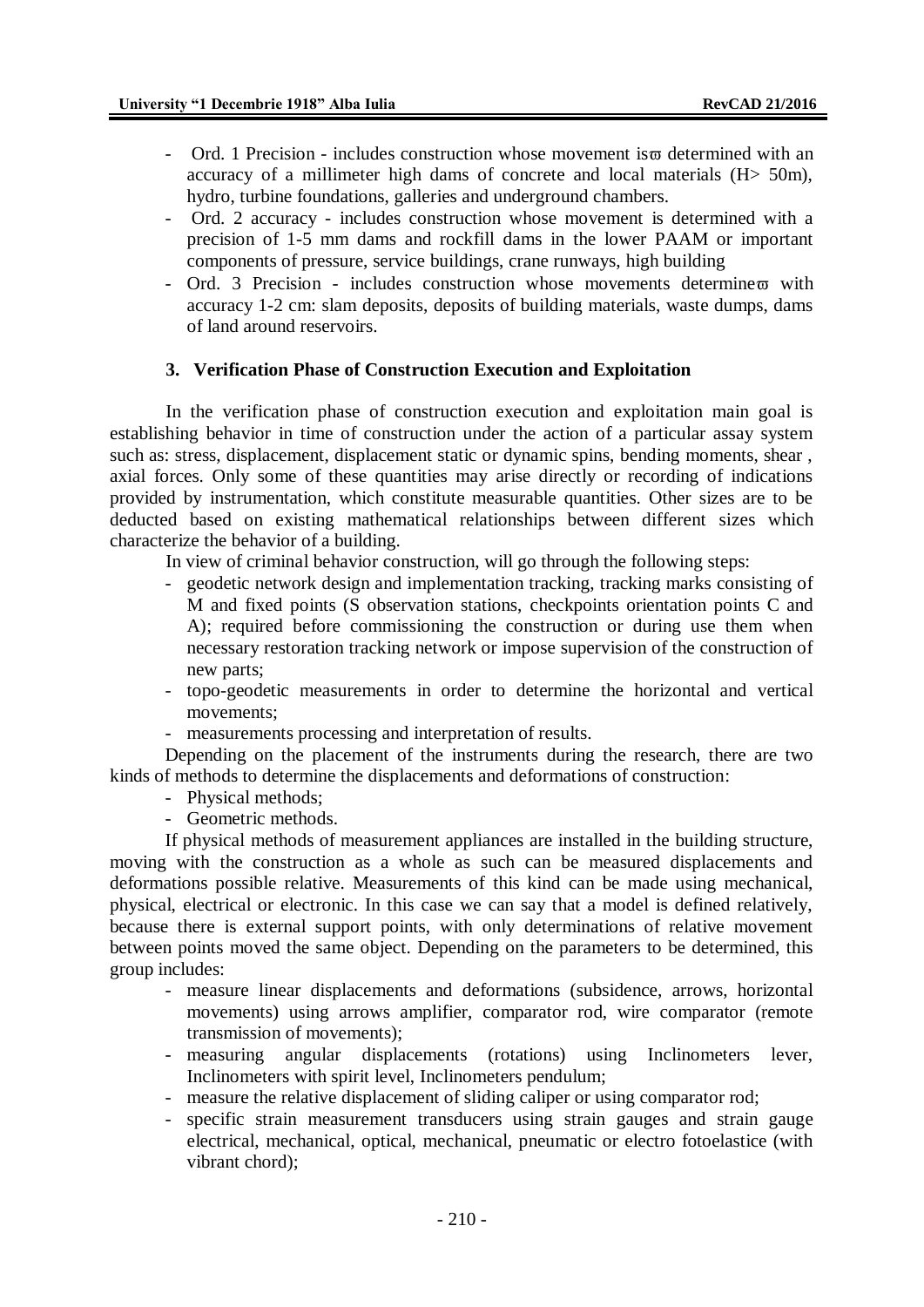- measurement of displacements, velocities, accelerations and dynamic deformations using vibrometer, vibrografy, accelerographs seismic accelerometer electrodynamic or piezoelectric resistive sensor type seismometers, magneto recorder, oscillograph cathode; measuring deformations using teledilatometry expansion joints, heart micrometer.

In order to perform performance monitoring construction, carry out surveying reporting the position of points rigidly fixed to the building, called trademarks tracking (M) fixed (S, C and A), located outside the building, on land stable and outside the area of influence of the construction, these two categories at follow-forming network. These methods are obtained absolute sizes of displacements and strains construction.

### **4. Determination of Displacements and Deformations of Construction**

There are two possibilities for the determination of displacements and deformations of construction, depending on the placement of the instruments during measurement:

- physical methods: with measurement instruments installed in body construction; in this case moving apparatus with the construction as a whole and therefore be measured possible relative displacements and deformations. Measurements of this kind can be made using mechanical methods, physical, electrical or electronic. In this case we say that we have defined a model relative because there outer support points, having only relative movements between points determinations deplsate the same object. Physical methods are widely used to study the construction phase of conception and design, as well as tracking behavior in time of construction;
- geometric methods: in the case when using measurement instruments installed outside the building, measurements will be reported to a network of reference points located outside the area of influence of the factors acting on the building and the land on which it is placed. This procedure will determine the absolute values of horizontal and vertical displacements. The determinations in this category displacements and strains belong geodetic methods.

Topographic methods of measuring the purpose of prosecuting constructions behavior are strongly related to the type of deflections followed.

Depending on the character deformations, topo-geodetic methods are classified as follows:

- A. Methods for determining horizontal displacements and deformations:
- trigonometric method-microtriangulation;
- alignment method;
- traverse precision method.
- B. Methodology for determining vertical displacements and deformations:
- high precision geometric leveling method;
- trigonometric leveling method for high-precision;
- hydrostatic leveling method.
- C. Methods for determining inclination higher buildings:
- vertical design method;
- horizontal angle measurement method, two or more basis points;
- Coordinate method;
- method of measuring horizontal and vertical angles of a single base point;
- measurement method zenith distances smaller two points arranged at the base construction;
- foundation subsidence measurement method.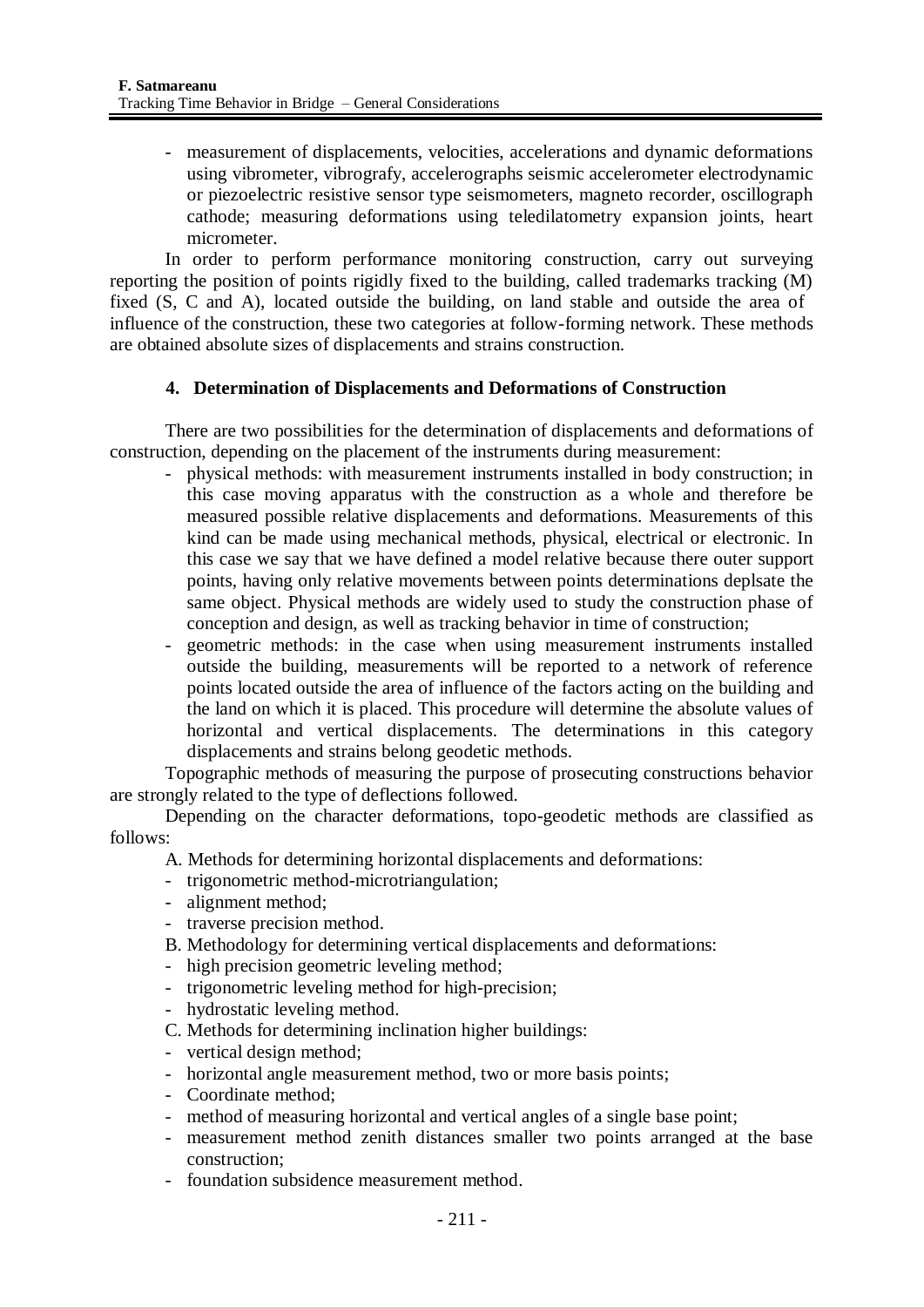Using these methods can be done separately or combined, depending on the nature of the parameters that are required to be put out for the construction studied. Tracking behavior in time is done in three ways:

- visually;
- through weekly measurements;
- through topographic measurements.

Visual supervision aims to direct observation of phenomena related scheme seepage and stability of the building, namely:

- a land deformations of the foundation, the beach or outer slope, cracks in the body construction;
- an appearance springs, ponds, wetlands or specific vegetation water surrounding areas;
- an emergence of drug suffusions;
- disorder of water discharged;
- any unusual phenomenon.

Week measurements consist of reading the height of water in piezometers, planted in profiles by drilling performed with drawing stability study. In special cases of exceptional heavy lifting or dangerous levels standpipes curve measurements are made twice a week. Surveying is carried out every 6 months or a year in order to determine the horizontal and vertical movements. In surveying enter the first evaluation of the safety of the building.

Under the forces of gravity of the building, due to changing moisture and soil temperature field the foundation, and from other causes he moves soil particles. As a result of building the foundation soil settles (soil compaction without changing the structure), it swells, it puts (lowering soil layers in the suburbs of rocks) and moves in a horizontal direction (slipping). Appropriate place land movements foundations and parts of buildings.

Building movements can be:

- plan;
- the altitude.

Constructions on elevation movements are called subsidence. If you travel to different points of the building are equal size and direction, they are called uniform, otherwise-uneven. Uneven movements of points are altering the shape and size of the building, so in their deformation. Construction experience has shown that all buildings and constructions are subject to displacements and deformations.

Stationary and non-deformable construction doesn't exist.

After building their character deformations are divided into:

- elastic;
- waste.

If termination of the pregnancy after the initial construction takes shape, the deformations are elastic. The elastic deformations occur until the load does not exceed a limit value determined. If the action task exceeds this limit, the size and shape of the building are restored. In this case the construction is unbalanced sustainability in construction elements appear cracks and ruptures in some cases it is also possible injury or destruction of buildings.

A building application subject to rules determined by its functional conditions, can undergo displacements and deformations:

- linear;
- angle;
- specific.

The subsidence is a vertically down the movements foundations and foundation of land and it may be: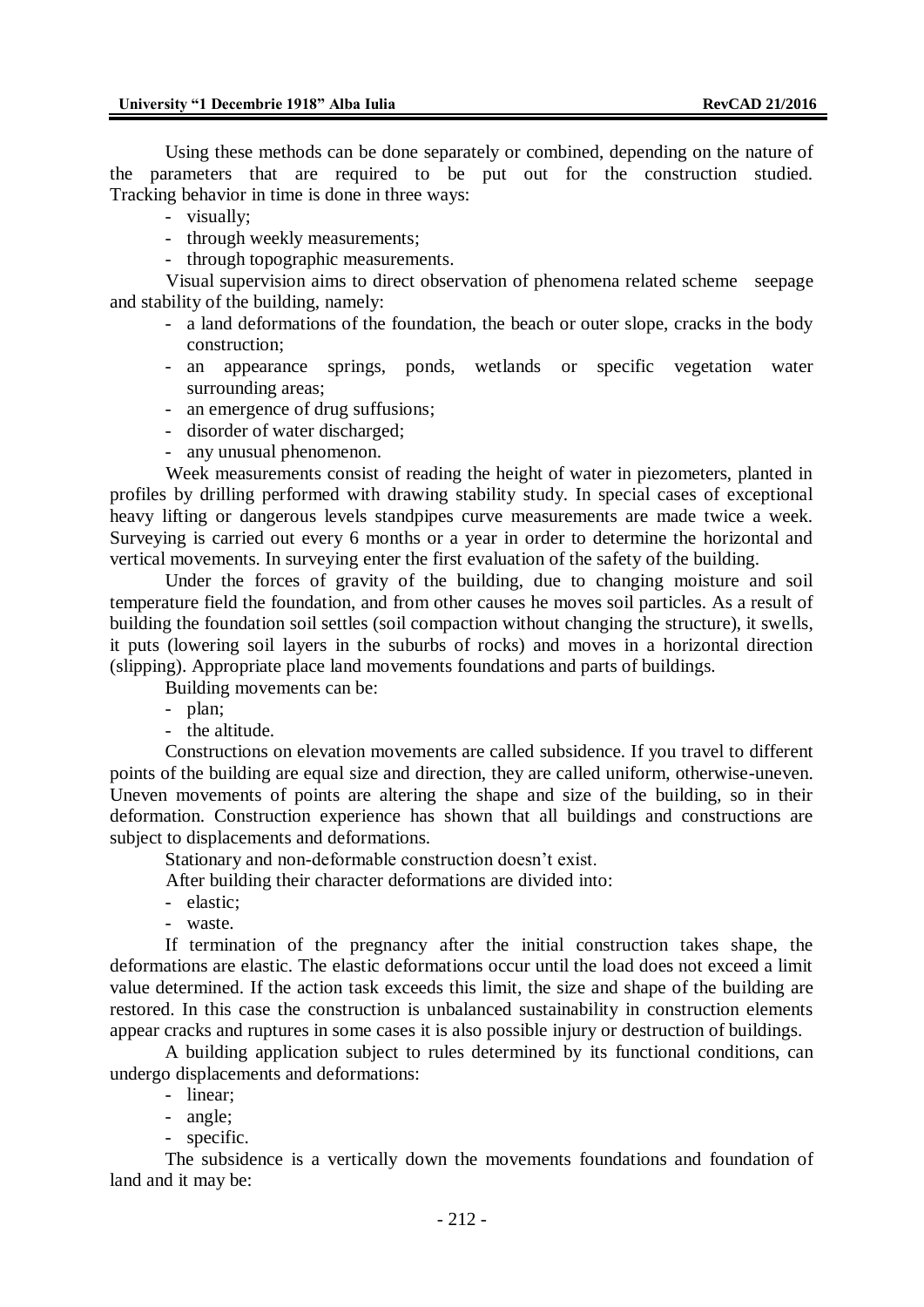- uniform when every foundation construction moves in the same time with the same value;
- uneven foundation construction points when moving to different values.

This category of deformations are not accompanied by a radical change in the structure of the field.

Leaving the field are deformations that have the character of collapse and are caused by the radical change of the structure of the field. The most common cases are:

- compaction macro porous land where their moisture by large amounts of rainfall;
- affinity compacting sandy land in an earthquake;
- thawing of frozen land that was built etc.

Bulging or lifting is traveling vertically up the foundations of buildings or bottom of the pit dug for the foundation of a building, due to changes in the structure of equilibrium pressures of the foundation soil.

Arrows of construction elements like beams, pillars, slabs, subject to vertical or horizontal load that causes flexing their median axis of respective parts in the central removing from the initial position with a maximum called arrow.

Inclinations are due to uneven subsidence without breaking the integrity of the building geometric elements and their components, in practice being known like tilting and tilting construction of the foundation. Tilting the building is characterized by its axis deviation from the vertical line and the value is expressed by linear, angular or relative.

Tilting the Foundation is its sole flat surface deviation from the horizon and is expressed through a straight or relative size.

Bumps construction maximum subsidence measured by differences uneven installments of two neighboring leaned relative to the distance between them.

Cracks and tears which are breaks in the plane of the building or in separate parts, as a result of non-uniform subsidence and the occurrence of additional stresses;

Horizontal movements of elements of construction or in whole, due mostly horizontal forces (pushing the earth, pushing water) or modification the balance of the construction of the foundation soil. Sometimes measure horizontal movements of areas of land in pursuit of stability. Deformation of works construction are the most common subsidence. The subsidence no influence on the stability and uniform construction stiffness, but when these values are important final settlement that is exceeding the total calculated design or settlement at a certain time, can cause complications the construction and operation to contribute to the emergence of other deformations.

Uneven subsidences are more dangerous than those uniforms and have important repercussions on the integrity and stability of the building.

Deformations are specific elongation or shortening a construction element (piece of concrete, reinforcing a piece of concrete, metal bar etc) under tension or compression effect that item; using the relationship between the stress acting on the play and specific deformation resulting expressed in respect of a maximal efforts by law Heeke his work in elastic material, it can assess the state of existing efforts in the construction element.

## **5. Deformations Bridges**

The deformations bridges are:

## *a) Arrows*

Arrows are calculated using elastic analysis in grouping common shares.

Deformations during execution is controlled so as not to damage the concrete during casting and curing due to its uncontrolled movements and required geometry to be achieved in